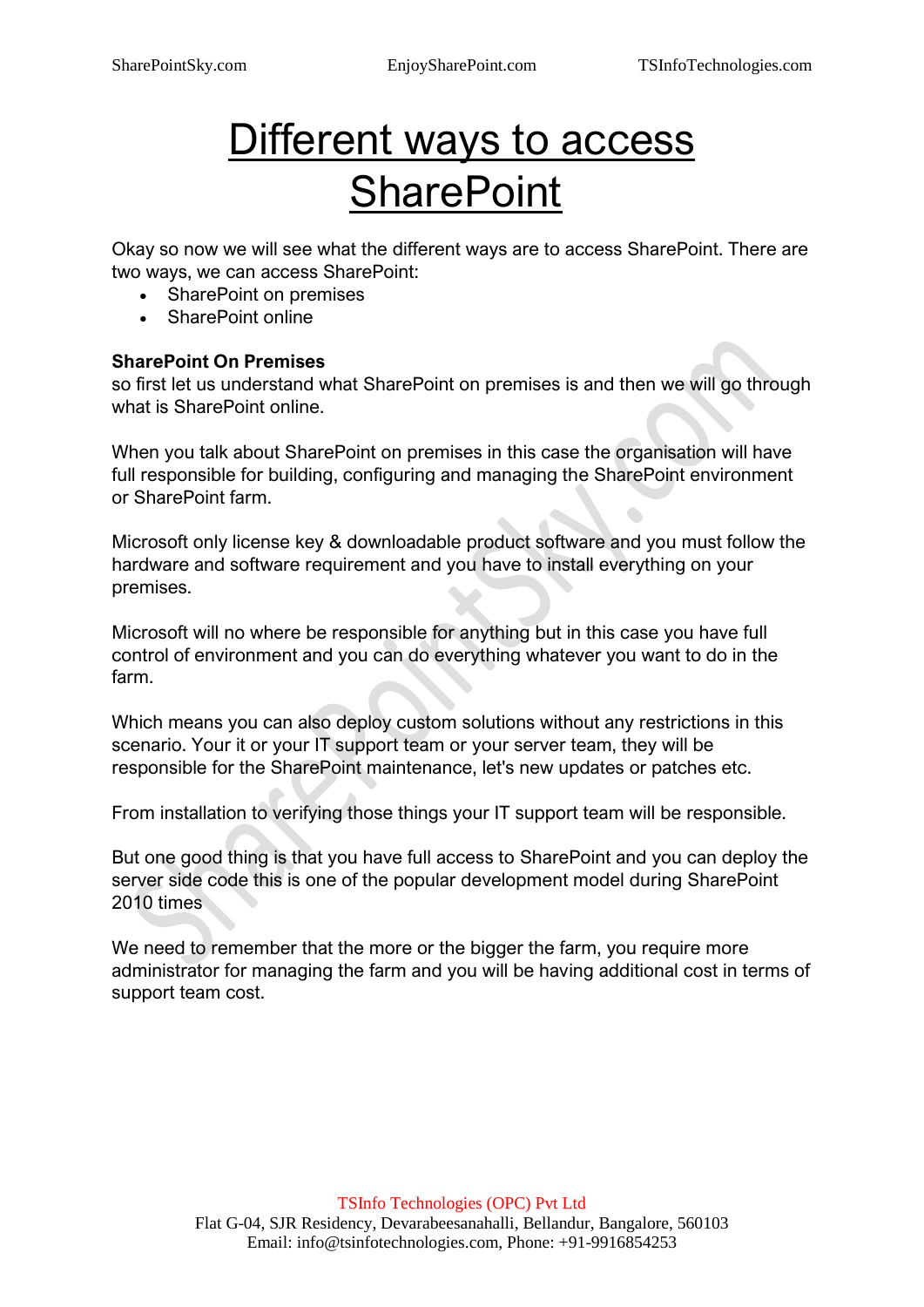$\bullet$ 



#### **Various SharePoint On Premises Versions**

Till 2013 Microsoft provides a free version in each SharePoint versions, but from 2016 onwards there is no free version are available.

When we talk about the free version there are basic features like document management features will be there but the advance feature or the enterprise features will not be available in free version.

### **SharePoint On-Premises**

| <b>Various SharePoint On-Premises versions</b> |                                |                                                   |      |
|------------------------------------------------|--------------------------------|---------------------------------------------------|------|
| <b>Versions</b>                                | <b>Free Version</b>            | Paid Version                                      | Year |
| 1.0                                            | STS (SharePoint Team Services) | SPS 2001 (SharePoint Product Services)            | 2001 |
| 2.0                                            | <b>WSS 2.0</b>                 | SPS 2003                                          | 2003 |
| 3.0                                            | <b>WSS 3.0</b>                 | Microsoft Office SharePoint Server (MOSS)<br>2007 | 2006 |
| 2010                                           | SharePoint Foundation Server   | SharePoint Server 2010                            | 2010 |
| 2013                                           | SharePoint Foundation Server   | SharePoint Server 2013                            | 2013 |
| 2016                                           | <b>XXXXXXX</b>                 | SharePoint Server 2016                            | 2016 |
| 2019                                           | <b>XXXXXXX</b>                 | SharePoint Server 2019                            | 2018 |
|                                                |                                |                                                   |      |

#### **SharePoint online**

So SharePoint online is a part of Office 365 the cloud platform. SharePoint Online comes as a service provided by Microsoft in Office 365.

#### TSInfo Technologies (OPC) Pvt Ltd

Flat G-04, SJR Residency, Devarabeesanahalli, Bellandur, Bangalore, 560103 Email: info@tsinfotechnologies.com, Phone: +91-9916854253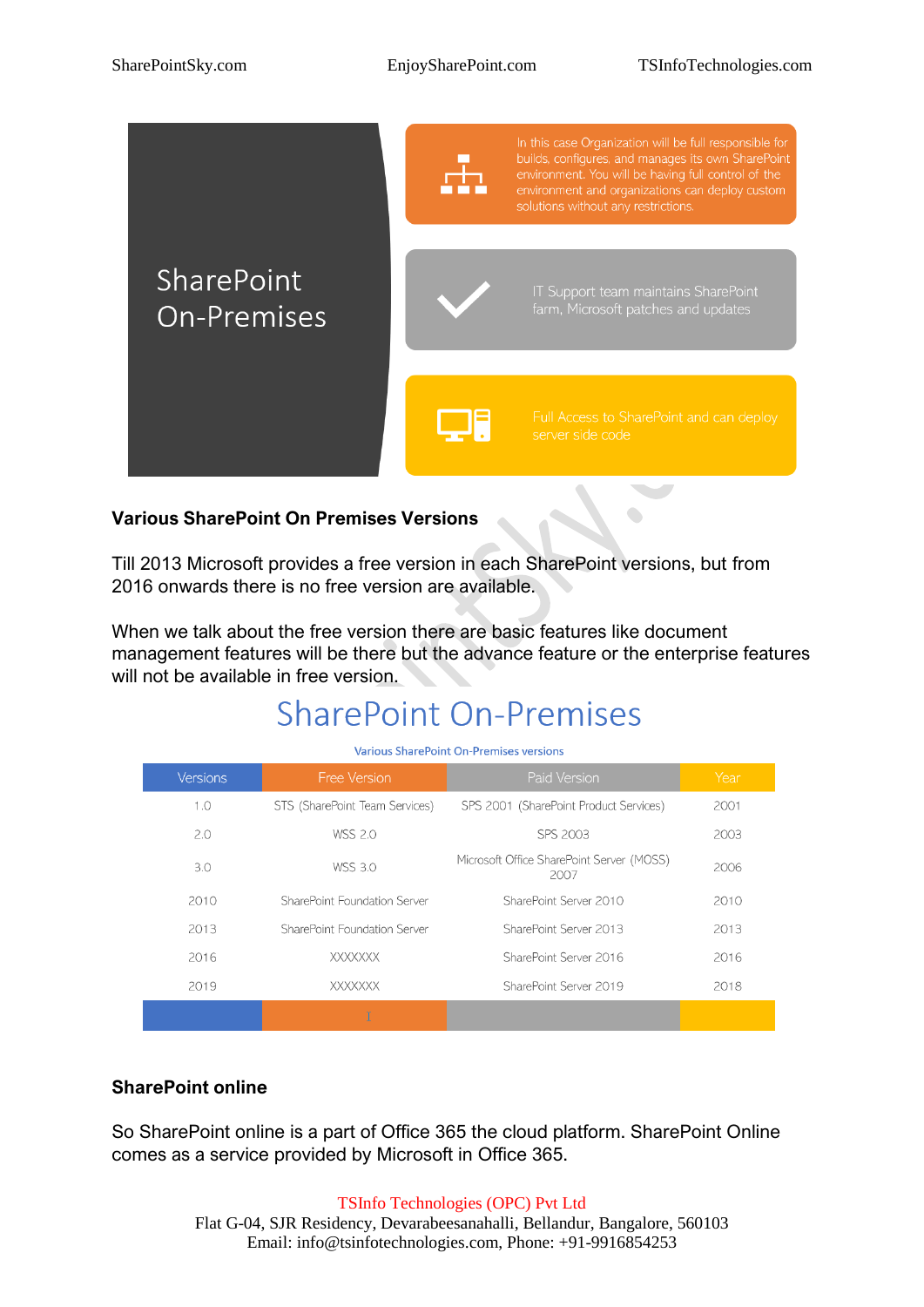Microsoft has designed Office 365 the cloud platform for organizations of any size that means if you have a small company you can use, or if I have a mid size company can use Office 365 at the same time if you are a large enterprise you can use the you can use Microsoft Office 365.

In this case SharePoint will be hosted and maintained by Microsoft in its own data centres that means as organization we do not have to pay anything for the servers neither we have to pay anything for the administrators.

Organization also is not responsible for maintaining any server or even when any patches or updates came.

You will be test subscribe based on your requirement and pay whatever only you are using.

But in this case we cannot deploy server side code rather we can use various client side code.

There are lot of client side API's are now available to use in SharePoint. we can use the app model, JavaScript, or Rest API, APP model or SPFX model.

### **SharePoint Online**



Office 365 is the cloud platform from Microsoft for organizations of all size. In this case SharePoint will be hosted and maintained by Microsoft in its own data centers.



Organization will never worried about configuring or maintaining the environment, Microsoft takes care all.



Organization needs to subscribe based on their requirement. Organization pay for what they use.



Can run only client side code & App Model

### **Difference between SharePoint on premises and SharePoint online:**

Below are few differences between SharePoint on premises and SharePoint online, as an organization if you want to implement SharePoint then you can follow the below differences and you can decide.